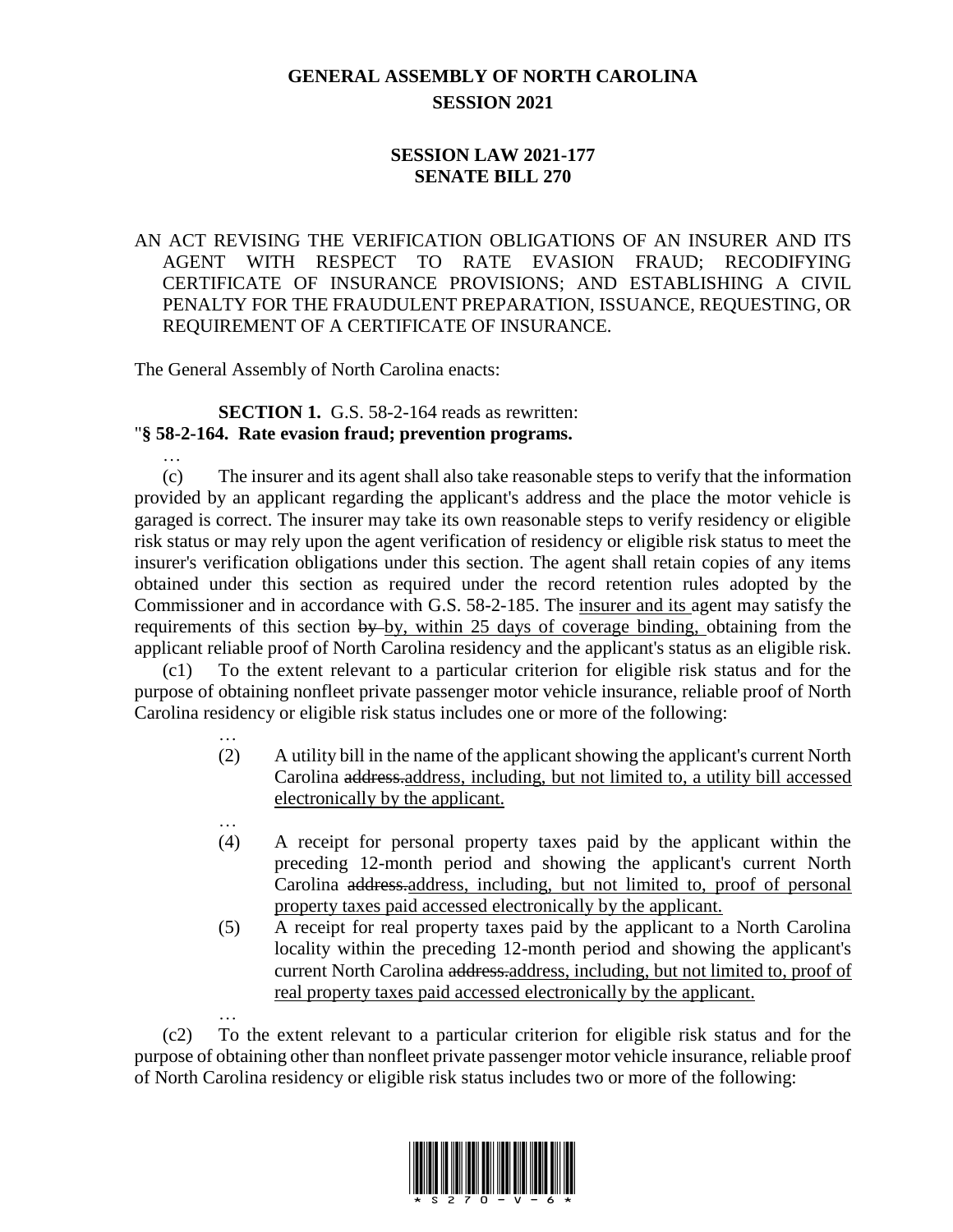(1) A utility bill in the name of the applicant showing a North Carolina address for the principal place of business of the applicant.applicant, including, but not limited to, a utility bill accessed electronically by the applicant. …."

**SECTION 2.** Subsections (d), (e), (f), and (g) of G.S.  $58-3-150$  (Forms to be approved by Commissioner) are recodified as subsections (a), (b), (c), and (e), respectively, of G.S. 58-3-149. G.S. 58-3-149, as created by this section, reads as rewritten:

## "**§ 58-3-149. Certificates of insurance.**

(a) As used in this section, "certificate of insurance" means a For the purposes of this section, the following definitions apply:

- (1) Certificate of insurance. A document prepared or issued exclusively by an insurance company or licensed producer that is used to verify or evidence the existence of property or casualty insurance coverage. "Certificate" or "certificate of insurance" coverage, including a document submitted or created electronically. Certificate of insurance shall not include a document prepared or issued by an insurance company or producer that is used to verify or evidence the existence of property insurance provided to a lender covering real or personal property which serves as the lender's security for commercial mortgages. For purposes of this section, "commercial mortgages" shall mean mortgages
- (2) Commercial mortgages. Mortgages or other instruments given for the purpose of creating a lien encumbering office, multiunit residential, apartments, commercial, or industrial properties. Commercial mortgages shall not include a lien encumbering one- to four-family residential properties.

(b) A certificate of insurance is not a policy of insurance and does not amend, extend, or alter the coverage afforded by the policy to which the certificate of insurance makes reference. A certificate of insurance shall not confer to a certificate of insurance holder new or additional rights beyond what the referenced policy of insurance expressly provides.

(c) It is unlawful for any person to knowingly prepare, issue, request, or require a certificate of insurance that meets any of the following criteria:

- (1) Has not been filed with and approved by the Commissioner.
- (2) Contains any false or misleading information concerning the policy of insurance to which the certificate of insurance makes reference.
- (3) Purports to alter, amend, or extend the coverage provided by the policy of insurance to which the certificate of insurance makes reference.

(d) Any person not otherwise subject to regulation under Chapter 58 of the General Statutes who prepares, issues, requests, or requires a certificate of insurance that meets the criteria of subdivision (2) or (3) of subsection (c) of this section is subject to a civil penalty of up to five thousand dollars (\$5,000). The clear proceeds of the penalty shall be remitted to the Civil Penalty and Forfeiture Fund in accordance with G.S. 115C-457.2. Payment of the civil penalty under this section shall be in addition to payment of any other penalty for a violation of the criminal laws of this State.

(e) A holder of a certificate of insurance shall have a legal right to notice of cancellation, nonrenewal, or any material change, or any similar notice concerning a policy of insurance, only if the holder is named within the policy or any endorsement and the policy or endorsement requires notice to be provided to the holder. The terms and conditions of the notice, including the required timing of the notice, are governed by the policy of insurance and cannot be altered by a certificate of insurance."